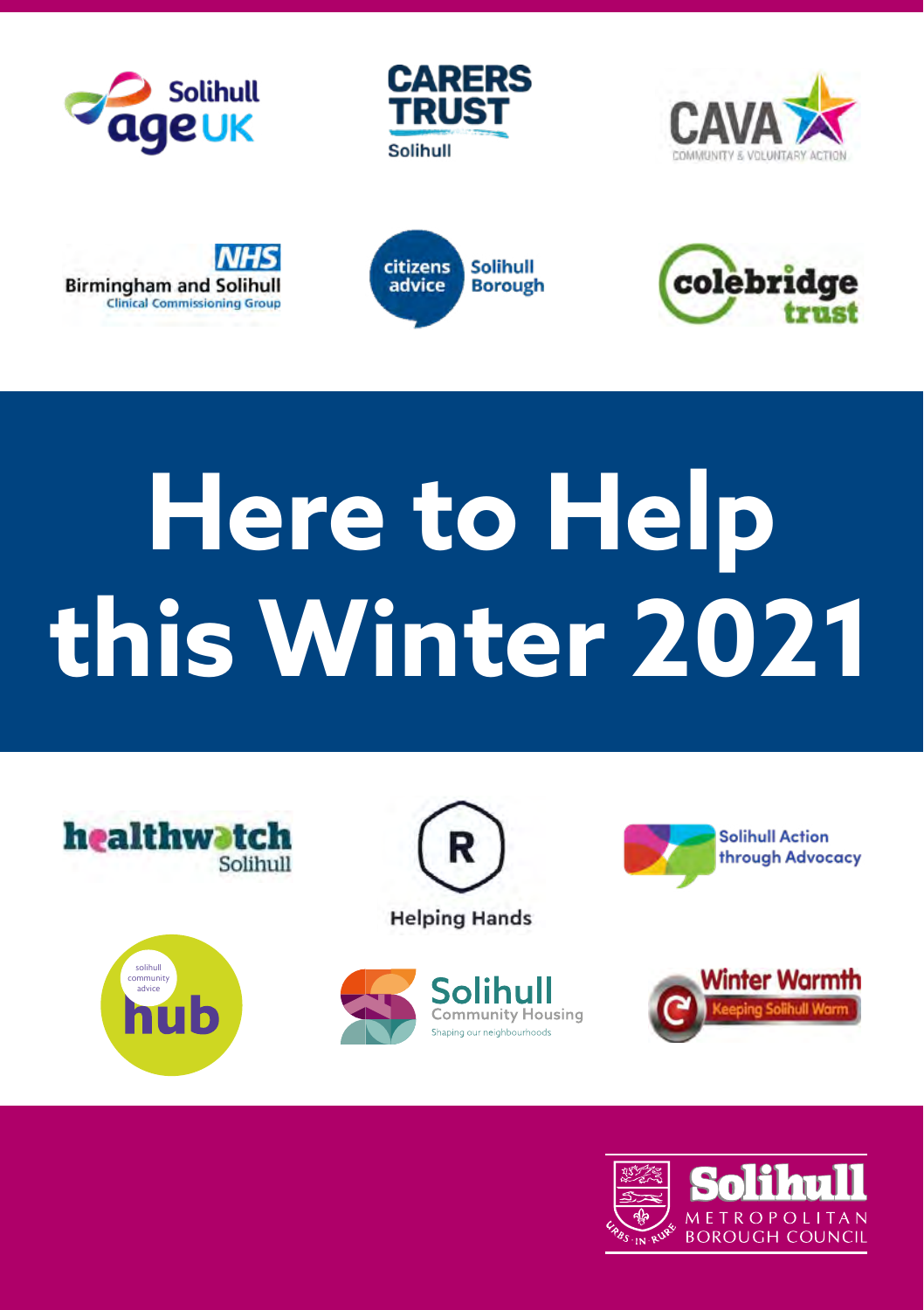## **Help and support this winter**

Winter can often be a difficult time for people. This year we know it could be even harder so Solihull Council has worked with local voluntary groups to create this information booklet to help you.

Inside you'll find information to help you keep warm, healthy and safe plus details of financial help and assistance. Wherever possible there are telephone numbers as well as web addresses.

If you can't find the help that you need in this booklet, then please call Solihull Connect service at Solihull Council and one of our advisers will assist – 0121 704 8000.

## **Contents**

| Keep warm              |    |
|------------------------|----|
| <b>Stay well</b>       |    |
| <b>Stay safe</b>       |    |
| <b>Financial help</b>  | 11 |
|                        |    |
| <b>Help for carers</b> | 15 |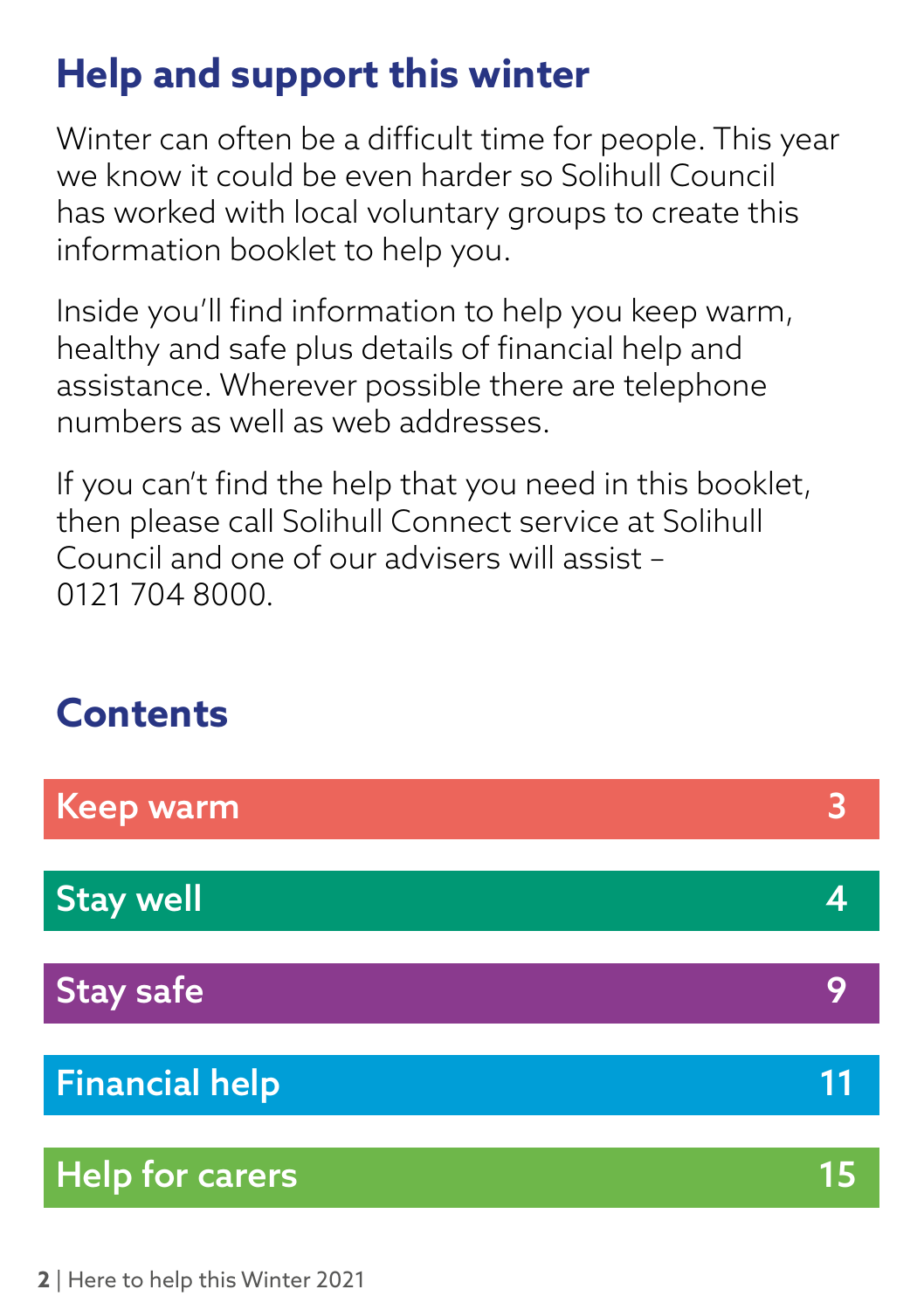### **Keep warm**

Winter conditions can make existing health conditions worse and can also make us more vulnerable to respiratory and other serious illnesses.

People over 65 or with underlying health conditions are particularly at risk.

Sitting in a cold home for a long time can put pressure on your heart and circulation - the ideal temperature in your home is 18C - 21C (64 – 70 degrees Fahrenheit).

You can prepare for winter by -

- › Getting your heating system serviced
- › Finding out if you have claimed benefits and grants you are entitled to - including the Warm Home Discount which could reduce your electricity bill by £140

Supported by Solihull Council, Age UK Solihull provides a local Winter Warmth Helpline and emergency help.

This includes:

- › Emergency heaters if your heating breaks down or isn't keeping you warm
- › Finding a tradesperson for emergency repairs

For advice and support (including out of hours emergency support) please ring the Winter Warmth Helpline on 0121 704 8080, 9am – 5pm Monday to Friday.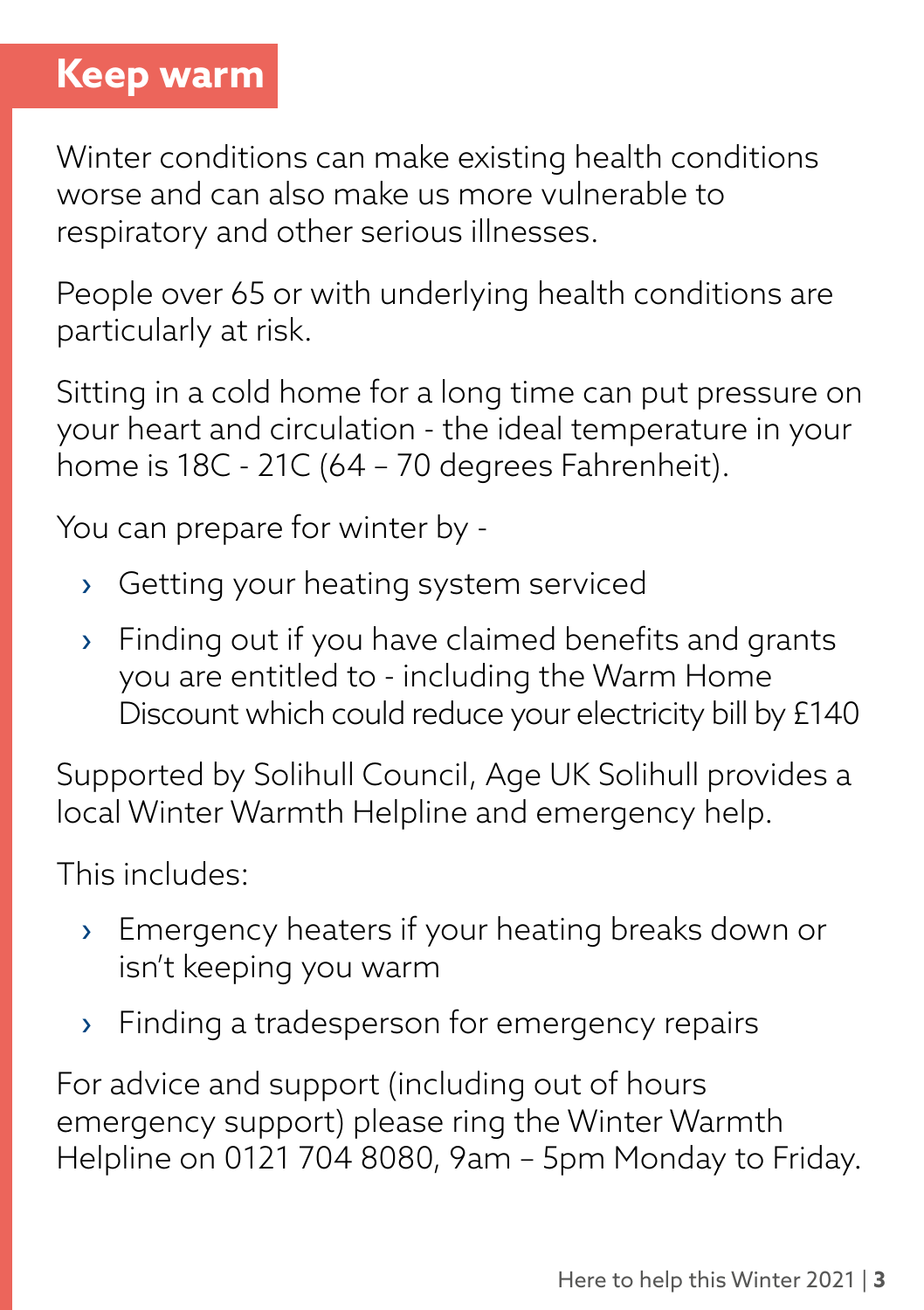Act On Energy is also working with Solihull Council to provide help to households with:

- › Fuel bills
- › Fuel supplies including boiler repairs and replacements, fuel meter top-ups, oil supplies
- › Home improvements such as insulation, windows and doors for home owners up to a value of £10,000, as well as support for private rented sector tenants via a grant to landlords.

For advice and support please ring the free Act On Energy advice line via 0800 988 2881, 9am – 5pm Monday to Friday.

## **Stay Well**

Despite Covid-19, the NHS and other services are still here to help you with your physical and mental health.

If you are feeling unwell but not in need of urgent/ emergency care there are several options available to you:

- › Pharmacies are available to advise and treat minor illnesses.
- › GP practices across Solihull are open and continue to offer both face to face and remote consultations. GPs have been working to anticipate and support the additional demands of acute illnesses this winter. There will be more GP appointments available for urgent care.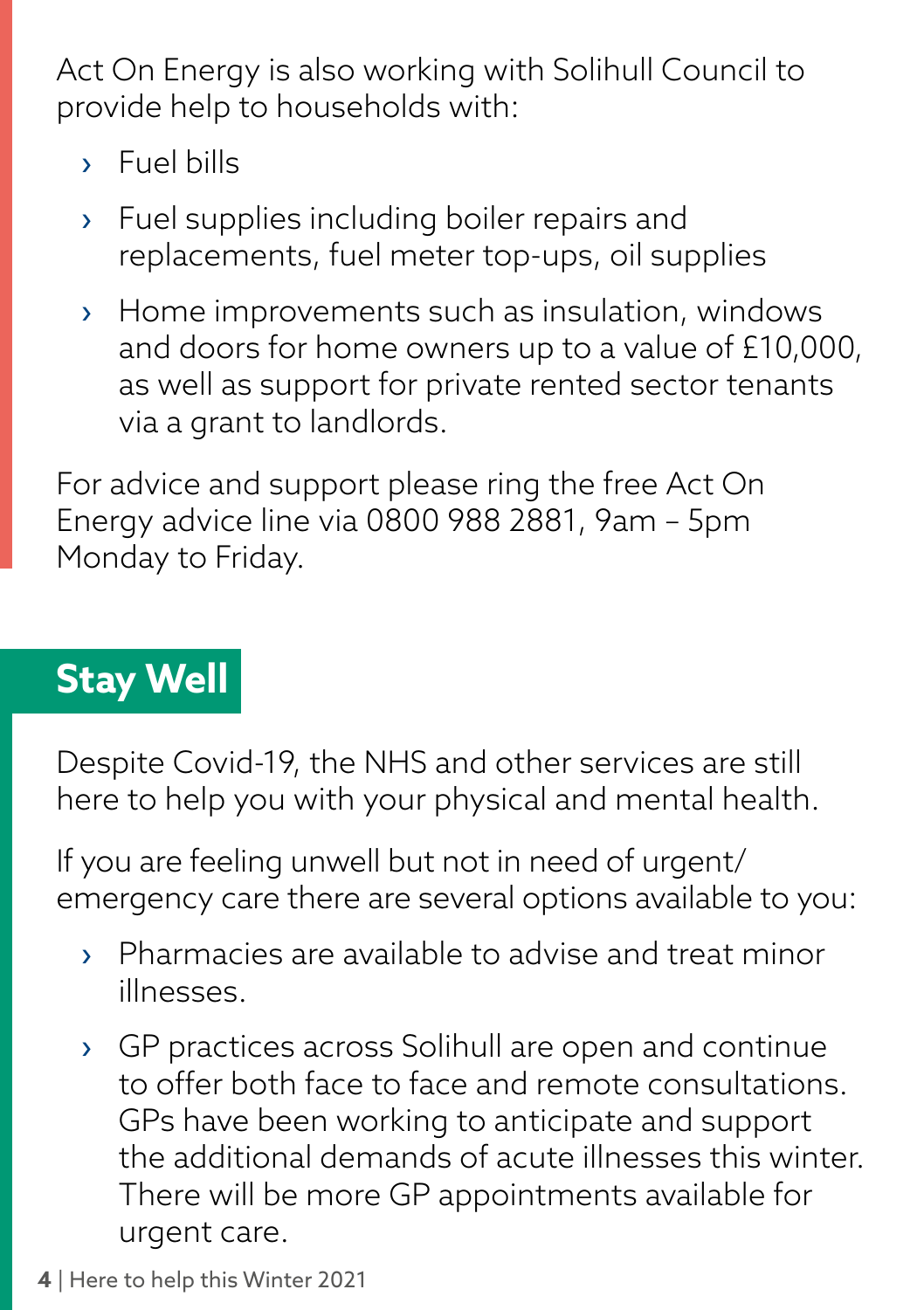› You can call NHS 111 or visit [www.111.nhs.uk](http://www.111.nhs.uk) at any time. If you need to go to A&E, NHS 111 will book an arrival time. This might mean you spend less time in A&E. This also helps with social distancing.

Call 999 only in a medical emergency. This is when someone is seriously ill or injured and their life is at risk.

#### *NHS flu jabs*

As a result of interventions in place for Covid-19 last year (such as mask-wearing, social distancing and restricted international travel), levels of flu were extremely low last winter. Because of this, health professionals are expecting a lower level of immunity against flu this winter

With many restrictions now lifted, it is expected that this winter will be the first in the UK where we see the seasonal flu virus (and other respiratory viruses) circulating alongside Covid-19.

Flu vaccination is therefore an important priority this coming winter to reduce serious illness and death associated with flu, and to reduce hospitalisations.

#### **Vaccines are our best** protection this winter.

It's easy for us to pass on COVID-19 or flu viruses without knowing. This winter there are two essential vaccines you'll need to protect yourself and your loved ones. Find out if you're eligible now at nhs.uk/wintervaccinations

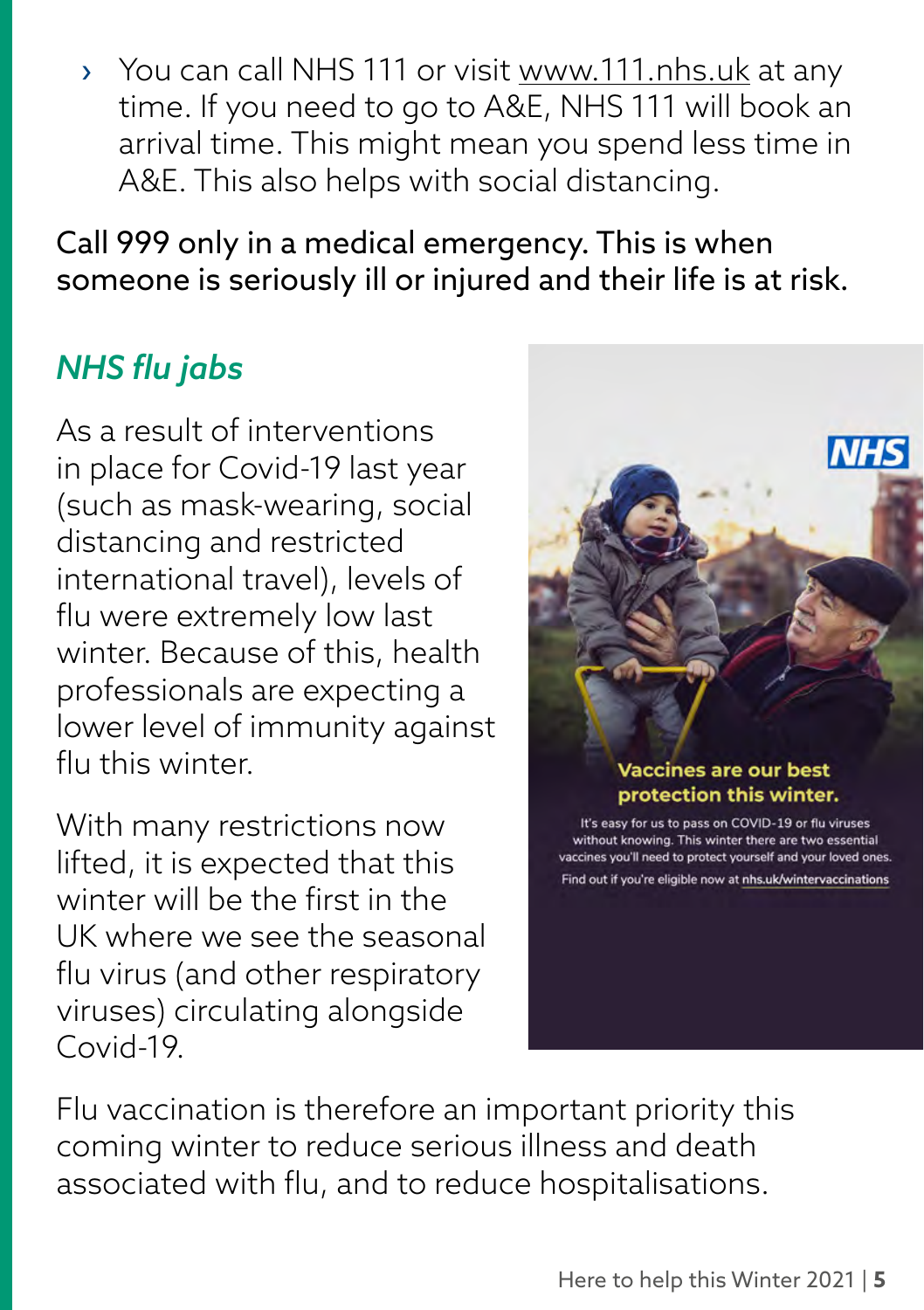#### Those eligible for the flu jab this year (2021 to 2022) are:

- › all children aged 2 to 15 (but not 16 years or older) on 31 August 2021
- › those aged 6 months to 49 years in clinical risk groups
- › pregnant women
- › those aged 50 years and over
- › those in long-stay residential care homes
- › carers
- › close contacts of immunocompromised individuals
- › frontline health and social care staff

Ask your pharmacist or GP if you're eligible for a free flu vaccine. It is one of the most important things you can do to prevent yourself from becoming ill this winter.

#### *Covid-19 advice*

As we head into the winter with restrictions lifted we should remember that Covid-19 rates are still high and continues to circulate in Solihull.

For those who are still yet to have their first or second vaccinations, it is never too late. To book an appointment at a vaccine centre or find out where your local walk in clinics are visit [www.birminghamandsolihullcovidvaccine.](http://www.birminghamandsolihullcovidvaccine.nhs.uk/) [nhs.uk/](http://www.birminghamandsolihullcovidvaccine.nhs.uk/)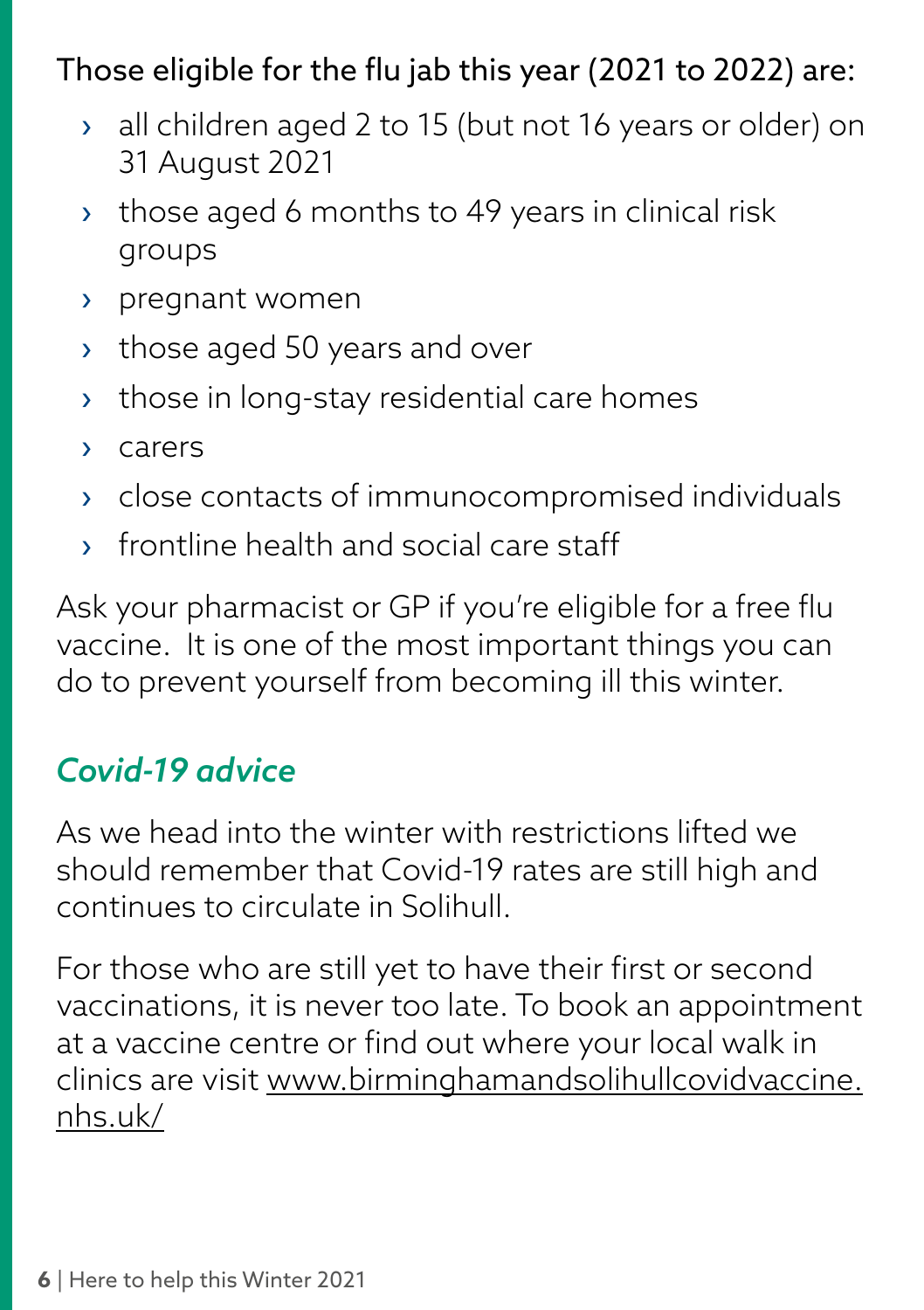Remember to wash your hands, keep your distance from others and wear a face covering when you are outside your household.

Use a face covering in crowded spaces, on public transport and in poorly ventilated spaces.

If you feel unwell or have any Covid-19 symptoms, stay at home and arrange to get a test. You must stay at home until you have a test result, and if this is positive, continue to self-isolate for 10 days.

For more information and advice about self-isolating, please call 0121 704 6892 or visit

[www.gov.uk/government/publications/covid-19-stay-at](http://www.gov.uk/government/publications/covid-19-stay-at-home-guidance/stay-at-home-guidance-forhouseholds-with-possible-coronavirus-covid-19-infection)[home-guidance/stay-at-home-guidance-forhouseholds](http://www.gov.uk/government/publications/covid-19-stay-at-home-guidance/stay-at-home-guidance-forhouseholds-with-possible-coronavirus-covid-19-infection)[with-possible-coronavirus-covid-19-infection](http://www.gov.uk/government/publications/covid-19-stay-at-home-guidance/stay-at-home-guidance-forhouseholds-with-possible-coronavirus-covid-19-infection)

#### *Covid-19 booster vaccinations*

Covid-19 booster shots are available for those at highest risk, carers of those at risk and over 50s. You will be contacted once you are eligible - this needs to be six months after your second dose. If you have not been contacted following the six month period, you can visit [www.birminghamandsolihullcovidvaccine.nhs.uk](http://www.birminghamandsolihullcovidvaccine.nhs.uk) to book an appointment.

We urge all those eligible to get their Covid-19 booster vaccines as soon as you can, so you have the strongest possible protection over the winter months.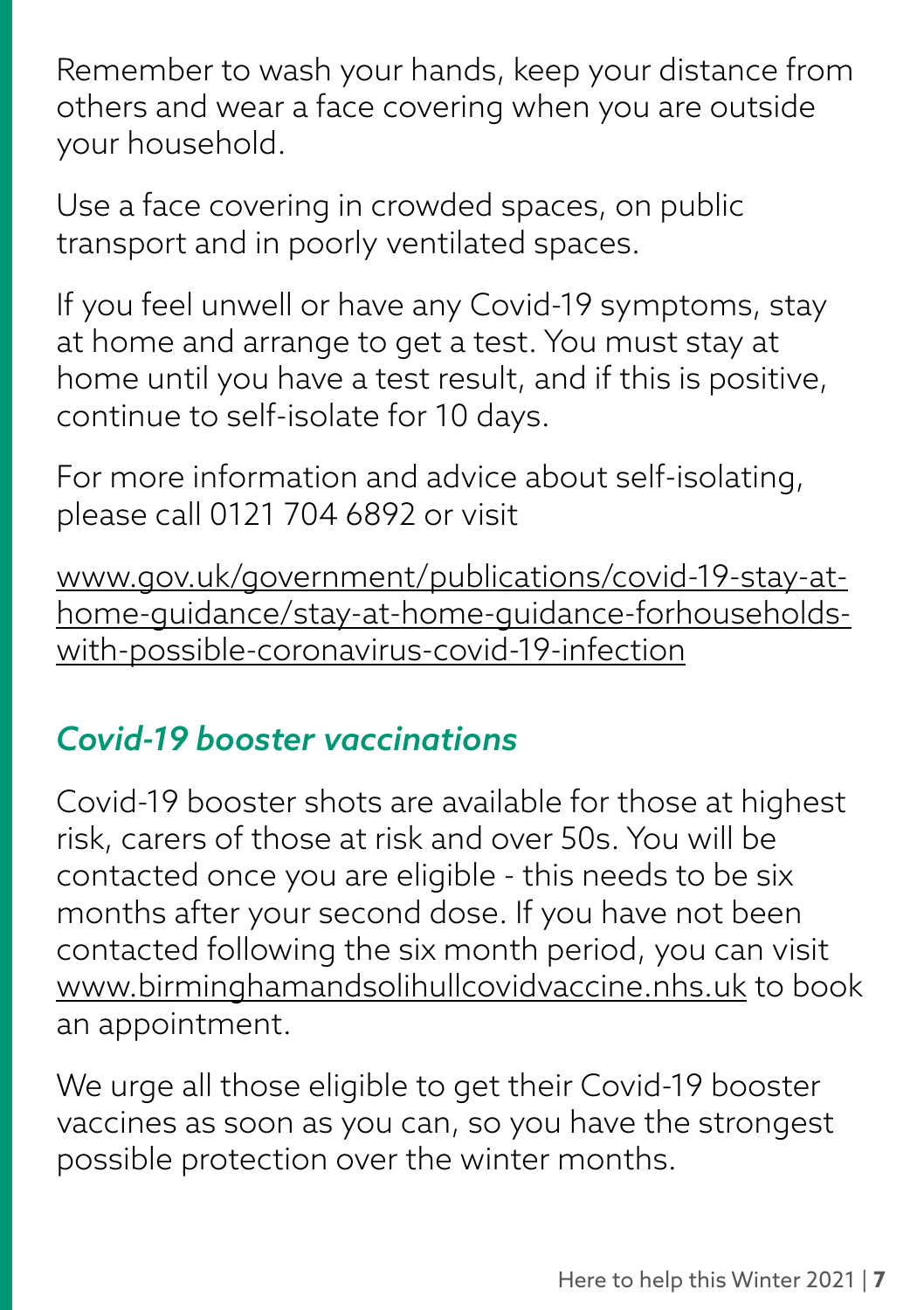#### *Prescriptions*

If it is difficult to get out or you need to self-isolate, ask your pharmacy about signing up for a delivery service.

You can also get help with collecting medicines and attending medical appointments through the NHS Volunteer Responders on 0808 196 3646 8am - 8pm, 7 days a week.

### *Mental health*

Making sure we sleep and eat well, keeping active and talking about our feelings can make a huge difference to our mental health. There are also some free services that are here to help when things get tough:

Mental Health Helpline offers mental health support for all Solihull and Birmingham residents. The service is open 24hrs a day 7 days a week. 0121 262 3555 or 0800 915 9292

Or to see the range of easily accessible mental health support that is now available visit [www.birminghamandsolihullccg.nhs.uk/your-health/](http://www.birminghamandsolihullccg.nhs.uk/your-health/mental-health-support-offer) [mental-health-support-offer](http://www.birminghamandsolihullccg.nhs.uk/your-health/mental-health-support-offer)

Every Mind Matters has practical tips for mental health and wellbeing at [www.nhs.uk/oneyou/every-mind](http://www.nhs.uk/oneyou/every-mind-matters/)[matters/](http://www.nhs.uk/oneyou/every-mind-matters/)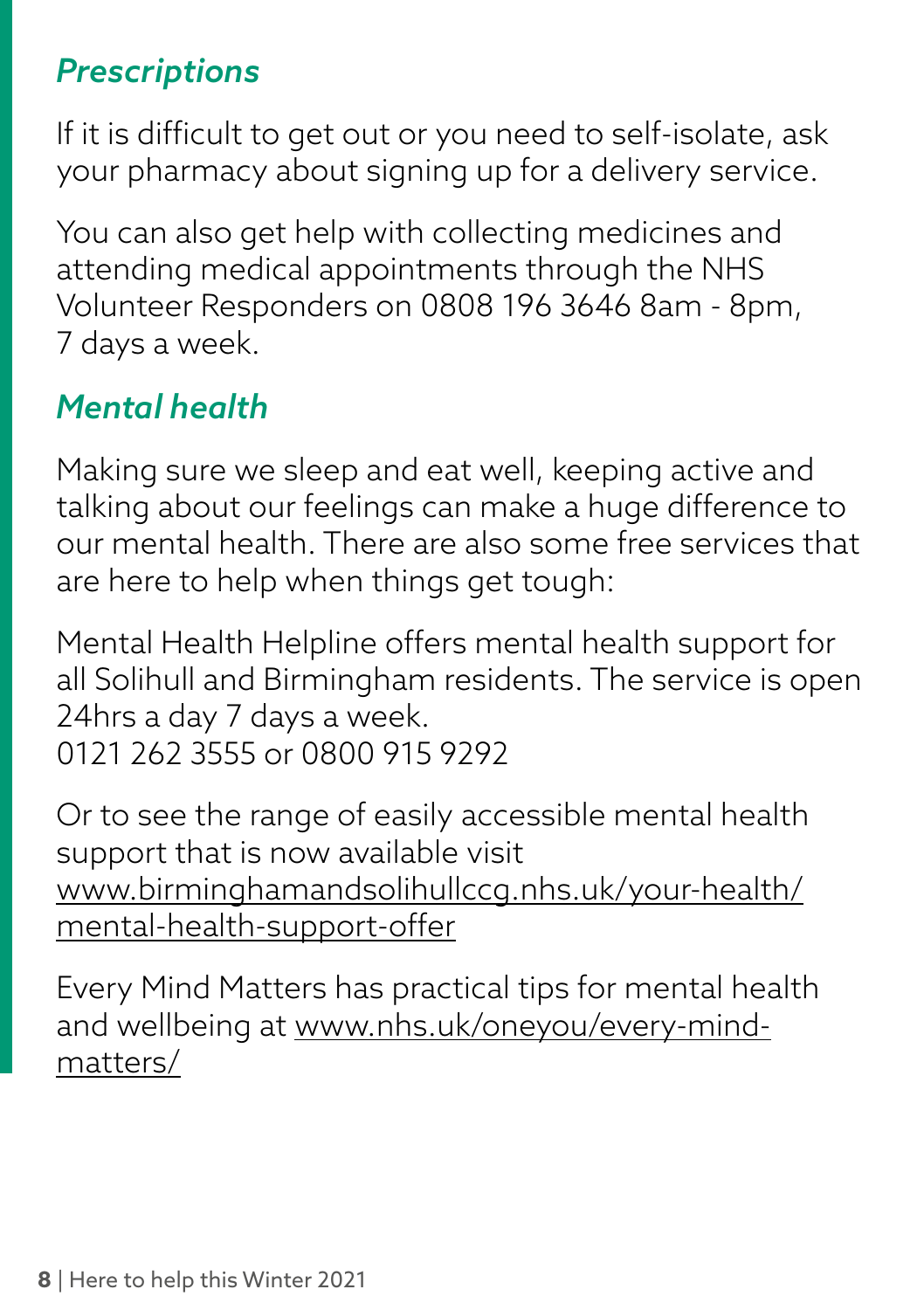## **Stay safe**

If you think that you, or someone else, is being abused, please report it.

Abuse is when someone hurts, harms or causes another person distress. It can include theft, bullying, verbal and racist abuse, threats, pressure about money or wills, unwanted sexual advances, physical abuse and neglect.

Abuse can be stopped and even prevented, but this can only happen if someone knows about it.

#### *Report a safeguarding concern*

If you have a concern that someone is being abused or neglected, please raise it straight away. If someone is in immediate danger or you think a crime is being committed call the police on 999.

If you are in an emergency situation and it is not safe to speak, you can use the Silent Solution System by calling 999 from a mobile telephone. You will hear an automated police message and can press 55 on your handset to be transferred to police call management.

#### *Concern about a child or young person*

To report a child or young person at risk call:

0121 788 4300 - Monday to Thursday 8.45am - 5.20pm, Friday 8.45am - 4.30pm

0121 605 6060 - evenings, weekends or bank holidays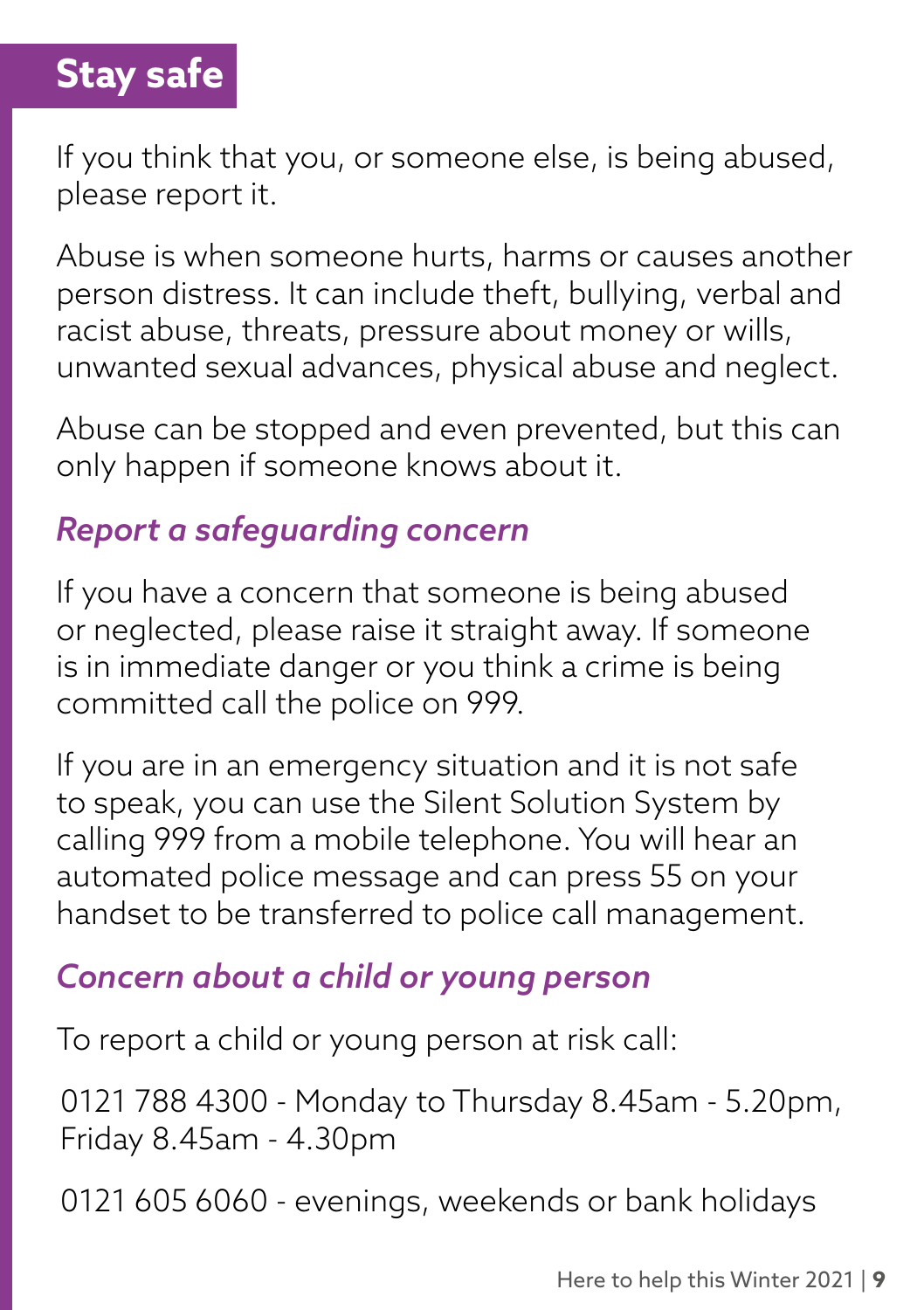You can also call Childline on 0800 1111 or NSPCC on 0808 800 5000

### *Safeguarding adults*

If you are worried about your own safety or about the safety of a vulnerable adult, please call:

- › 0121 704 8007 Monday to Friday 9am 5pm, except Wednesday 10am – 5pm
- › 0121 605 6060 evenings, weekends or bank holidays

If you are scared at home, call the local helpline on 0808 800 0028 or the national helpline on 0808 200 0247 or visit [www.noexcuseforabuse.info](http://www.noexcuseforabuse.info)

You can also visit [www.solihull.gov.uk/COVID-19/Stay-safe](http://www.solihull.gov.uk/COVID-19/Stay-safe)

#### *West Midlands Fire Service – Safe and Well Checks*

These checks cover various topics relating to fire safety and can be carried out over the phone, virtually or with a visit. To arrange a check or find out more - 0800 389 5525 or [www.wmfs.net/our-services/safe-and-well/](http://www.wmfs.net/our-services/safe-and-well/)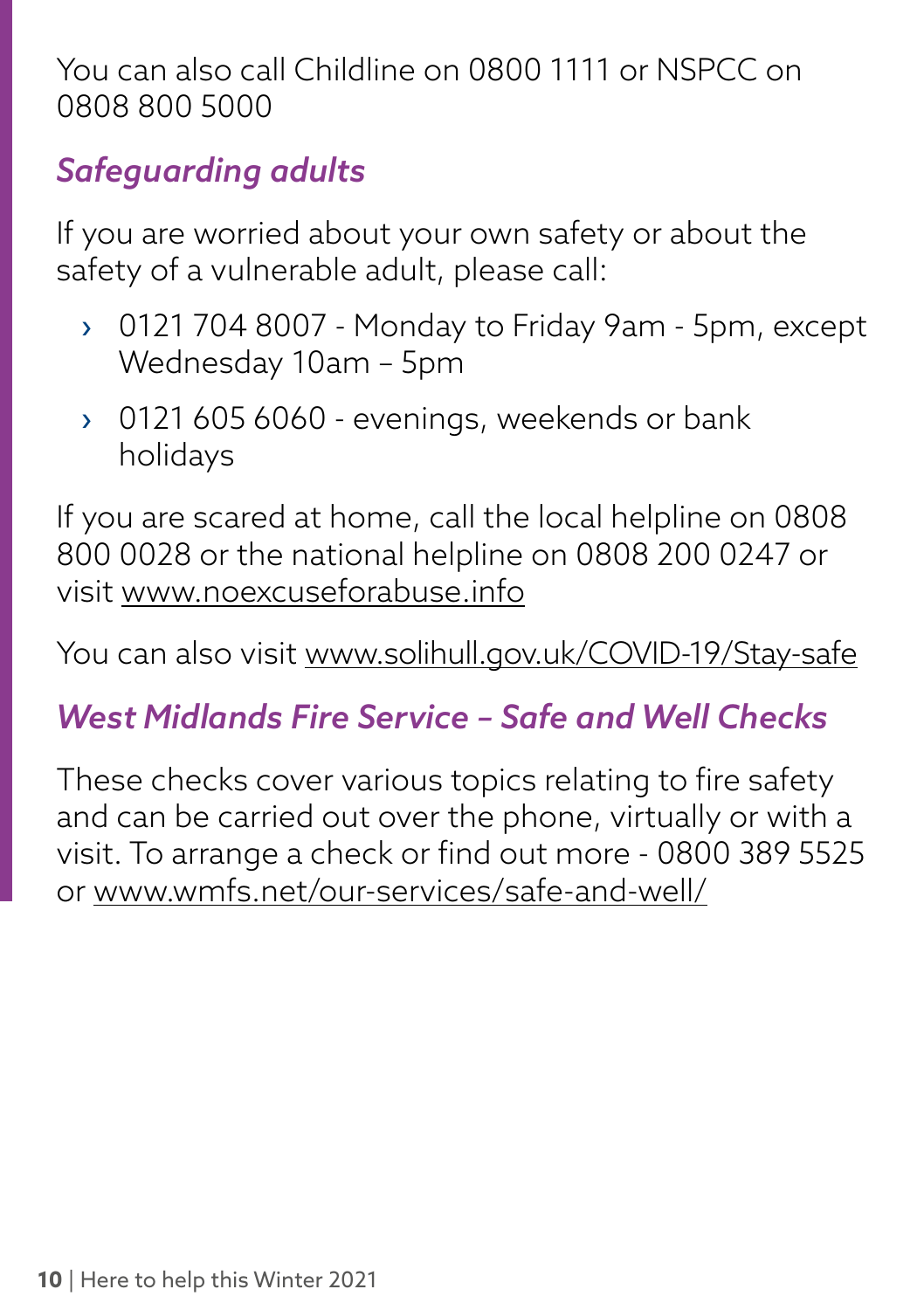## **Financial Help**

For some people Covid-19 is also causing financial problems. We've compiled a list of some organisations that can give money and debt advice.

You could also check if you're entitled to a self-isolation payment, that you have all the benefits you're entitled to, or if you could save money on your fuel bills – see below.

#### *Self-isolation payment*

If you are on a low income and self-isolating, you may be entitled to a self-isolation payment.

For more information, or to make an application, visit: [www.solihull.gov.uk/COVID-19/Self-isolating-payment](http://www.solihull.gov.uk/COVID-19/Self-isolating-payment) or call 0121 704 8200 and an advisor will help you make an application.

#### *Claims*

Check that you are receiving all the money that you are entitled to. Do you know what you can claim? Call the DWP Help to Claim line on 0800 1448444 or contact the Solihull Community Advice Hubs on 0121 709 7590.

#### *Money and debt advice*

Advance Credit Union is a safe way to save and a costeffective way to borrow. 0121 350 8883 or email [info@advancecu.org.uk](mailto:info@advancecu.org.uk)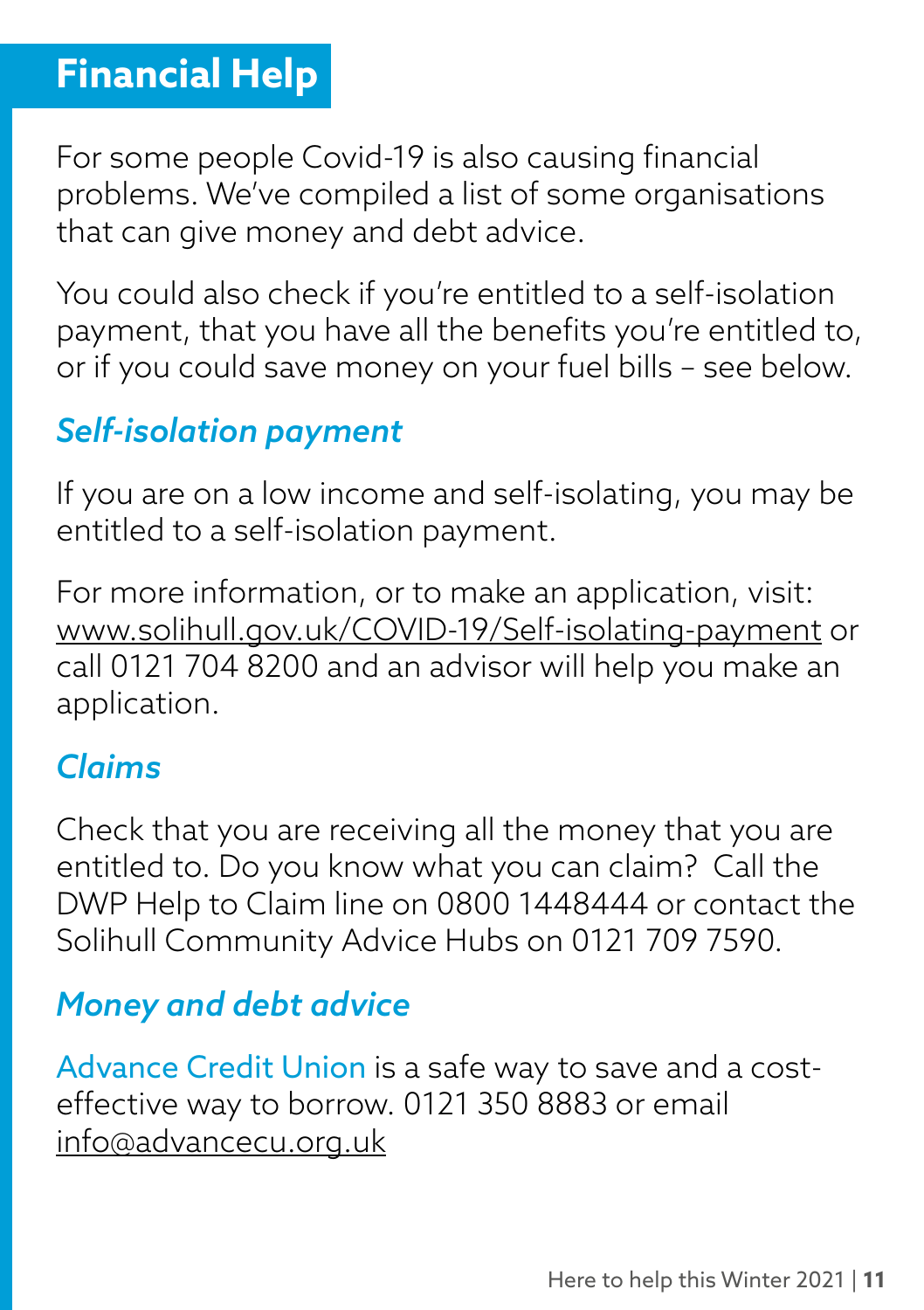British Legion helps people who have served or are serving in the armed forces. 0808 802 8080

Business Debtline gives free debt advice to the selfemployed and small businesses. 0800 197 6026 or [www.businessdebtline.org](http://www.businessdebtline.org) 

Citizens Advice Solihull provides free and confidential advice. 0808 2787976 Monday to Friday 9am to 5pm. Adviceline Universal Credit - Help to Claim Line 0800 144 8444 [www.casb.org.uk/](http://www.casb.org.uk/)

Solihull Community Advice Hubs in Chelmsley Wood and central Solihull provide a wide range of information, advice and support. 0121 709 7590 or email [admin@solihullcommunityhub.org.uk](mailto:admin@solihullcommunityhub.org.uk)

Solihull Community Housing provides advice for SCH tenants, leaseholders and home owners. 0121 717 1515 or email [moneyadvice@solihullcommunityhousing.org.uk](mailto:moneyadvice@solihullcommunityhousing.org.uk) or visit [www.solihullcommunityhousing.org.uk/tenants/](http://www.solihullcommunityhousing.org.uk/tenants/money-advice/) [money-advice/](http://www.solihullcommunityhousing.org.uk/tenants/money-advice/)

Solihull Council Business Support 0121 704 6151/0121 704 6167 or 0121 704 6920 or email [business@solihull.gov.uk](mailto:business@solihull.gov.uk)

Stepchange is a debt charity. 0800 138 1111 or [www.stepchange.org](http://www.stepchange.org)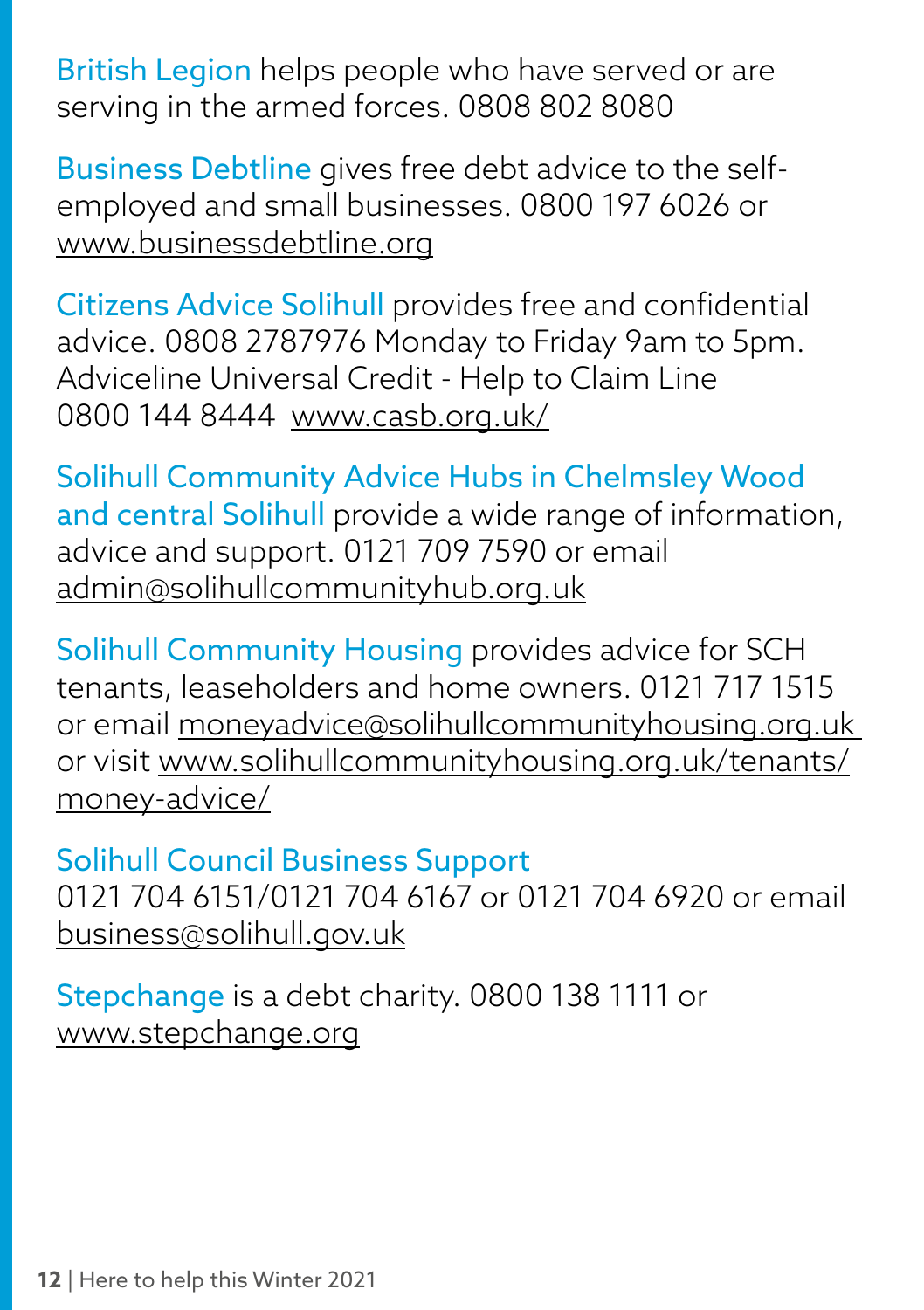#### *Entitlements and household grants*

Act On Energy provides help with fuel bills, meters and oil supplies for households experiencing hardship. Phone 0800 988 2881

Age UK Solihull Winter Warmth and Emergency Funds provides one-off funding for emergency items, fuel bills and meters, electrical items and blankets for the over 60s and vulnerable groups. 0121 709 7590 or email [admin@solihullcommunityhub.org.uk](mailto:admin@solihullcommunityhub.org.uk)

Council Tax Reduction - 0121 704 8200 or [www.solihull.gov.uk/Resident/Benefits/housingbenefit](http://www.solihull.gov.uk/Resident/Benefits/housingbenefit)

Free Schools Meals – call the Family Information Service on 0800 389 8667 or email [familyinfo@solihull.gov.uk](mailto:familyinfo@solihull.gov.uk)

Housing Benefit – 0121 704 8200 or [www.solihull.gov.uk/Resident/Benefits/housingbenefit](http://www.solihull.gov.uk/Resident/Benefits/housingbenefit)

Sick Pay - [www.gov.uk/statutory-sick-pay](http://www.gov.uk/statutory-sick-pay)

Solihull Council's Discretionary Crisis Fund provides help with food, fuel and items like white goods and beds for households experiencing financial hardship. Phone 0121 704 8264.

Solihull Council's Discretionary Housing Payments provides help with rent for households in receipt of housing benefit and experiencing financial hardship. Phone 0121 704 6202.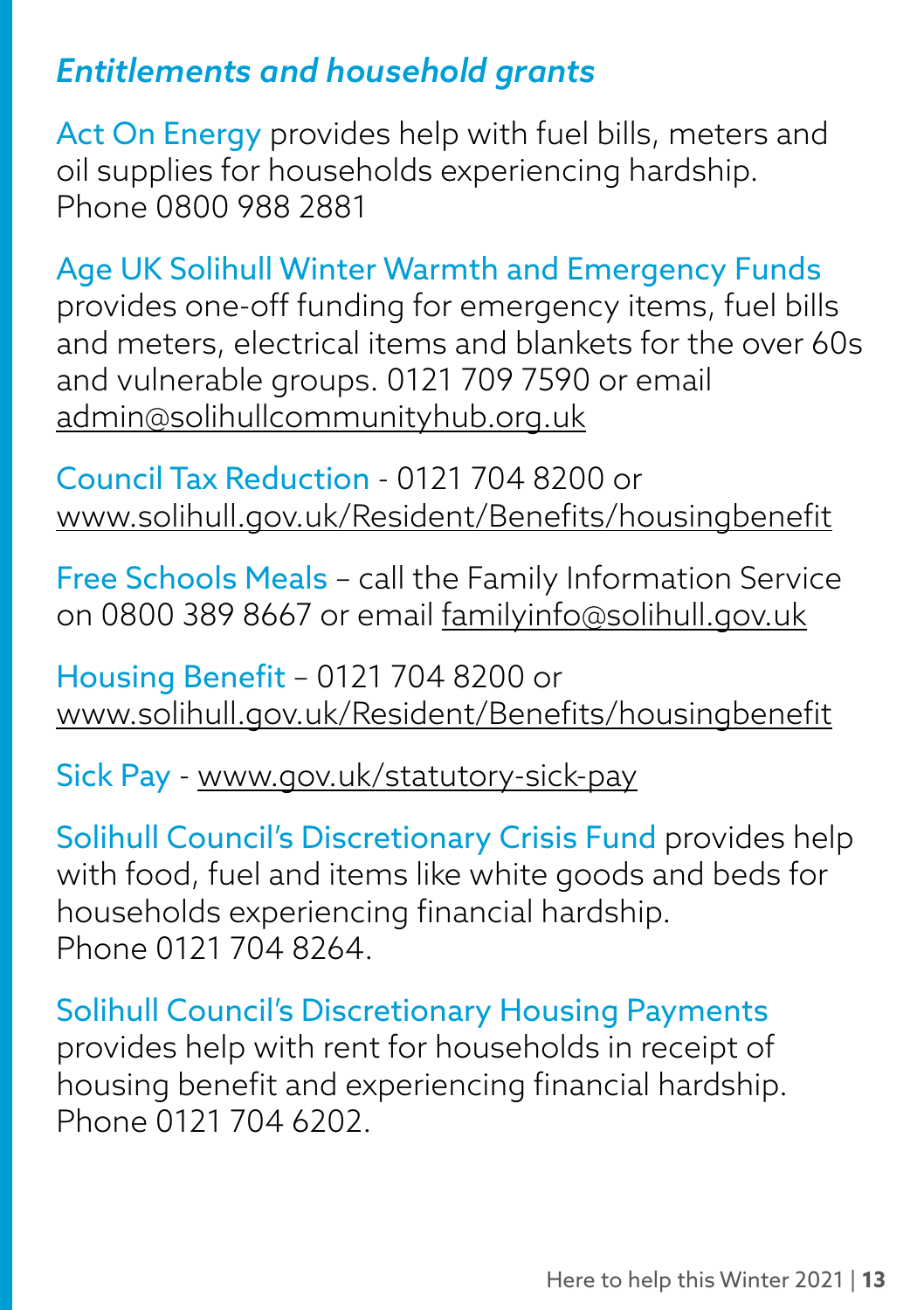Solihull Community Housing Hardship Fund provides emergency help for tenants with urgent financial needs. 0121 717 1515 or [moneyadvice@solihullcommunityhousing.org.uk](mailto:moneyadvice@solihullcommunityhousing.org.uk)

Universal Credit Helpline – 0800 144 8444

#### *Help with employment*

Citizens Advice Solihull help with volunteering. 0121 788 6527 [kturner@casb.org.uk](mailto:kturner@casb.org.uk) or for employment advice - 0808 2787976.

Colebridge Trust help with employment and skills. 0121 448 0720 or email [serenas@colebridge.org](mailto:serenas@colebridge.org)

Job Shops 0121 704 8076

Solihull Council can help with employment. People under 30 years old - 07468 354929. People 30 years and over - 07468 354928. Email - [Employmentandskillsteam@solihull.gov.uk](mailto:Employmentandskillsteam@solihull.gov.uk)

Solihull for Success has lots of information for businesses including help to find local jobs and training options. 0121 704 6151 or visit [www.solihullforsuccess.com](http://www.solihullforsuccess.com)

#### *Homelessness*

If you are homeless or threatened with homelessness please call the Contact Centre on 0121 717 1515 and select Option 2 or email [info@solihullcommunityhousing.org.uk](mailto:info@solihullcommunityhousing.org.uk)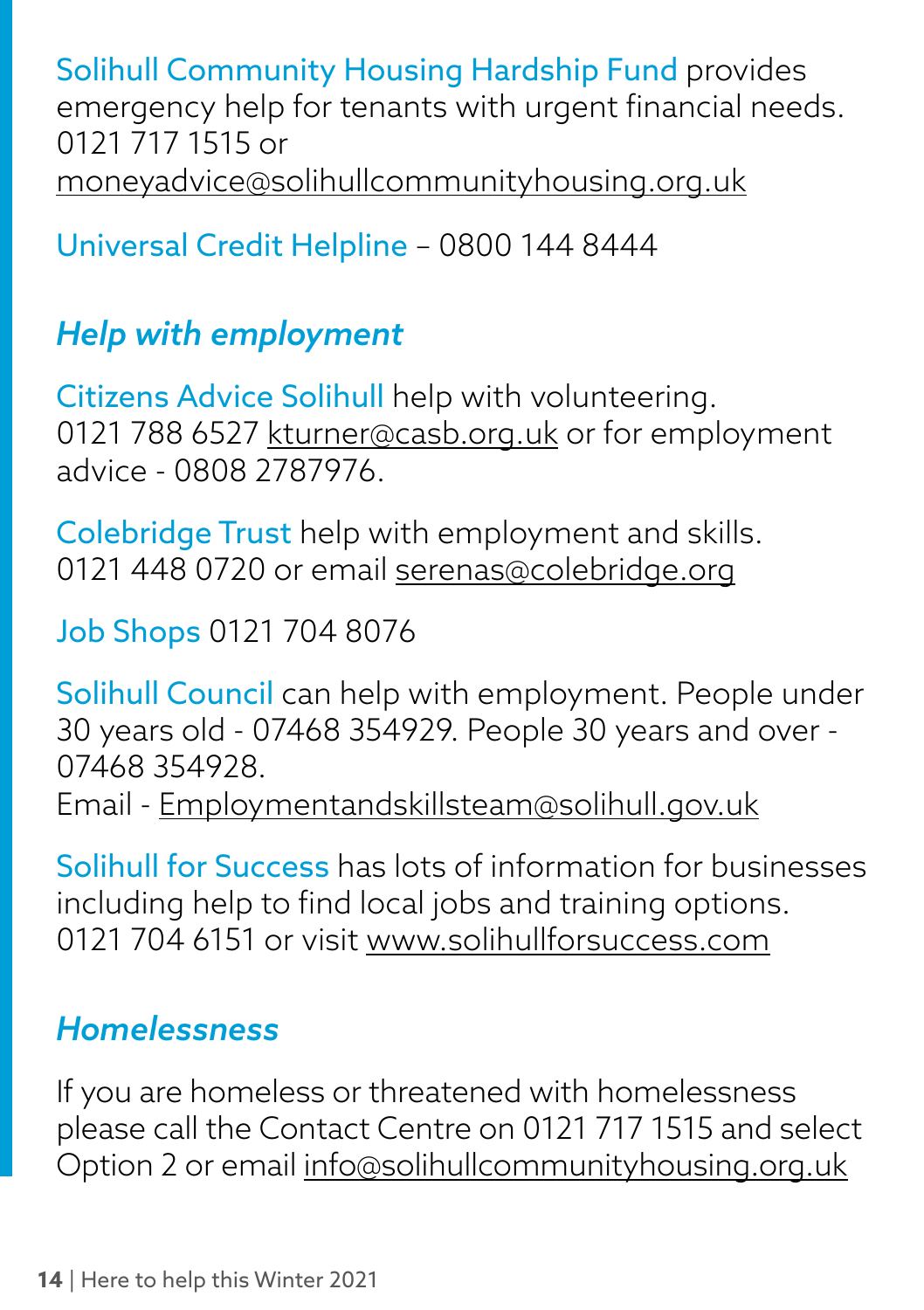## **Advice to carers**

Are you helping to look after someone who couldn't manage without your help because of illness, disability, mental health? Carers Trust Solihull (CTS) can help you.

Anyone can become a carer at any time in their life and sometimes for more than one person at a time. You could be temporarily or permanently caring for someone because of illness, disability, a mental health problem, an addiction or for an older person who requires support to maintain their independence.

There are many different types of carers, but if someone you know regularly relies on your support - you are most likely a carer.

CTS can help you get the right support, information and guidance when needed, including:

- › Applying for financial support such as Carers Allowance and other benefits
- › Enabling respite care
- › Access to their events and activities
- › Looking at other support
- › Planning for the future
- › Local support groups for carers
- › Providing a Carers Card
- › An assessment to look at how caring affects you and your wellbeing.

For information call 0121 788 1143 email centre@solihullcarers.org or visit [www.solihullcarers.org](http://www.solihullcarers.org)